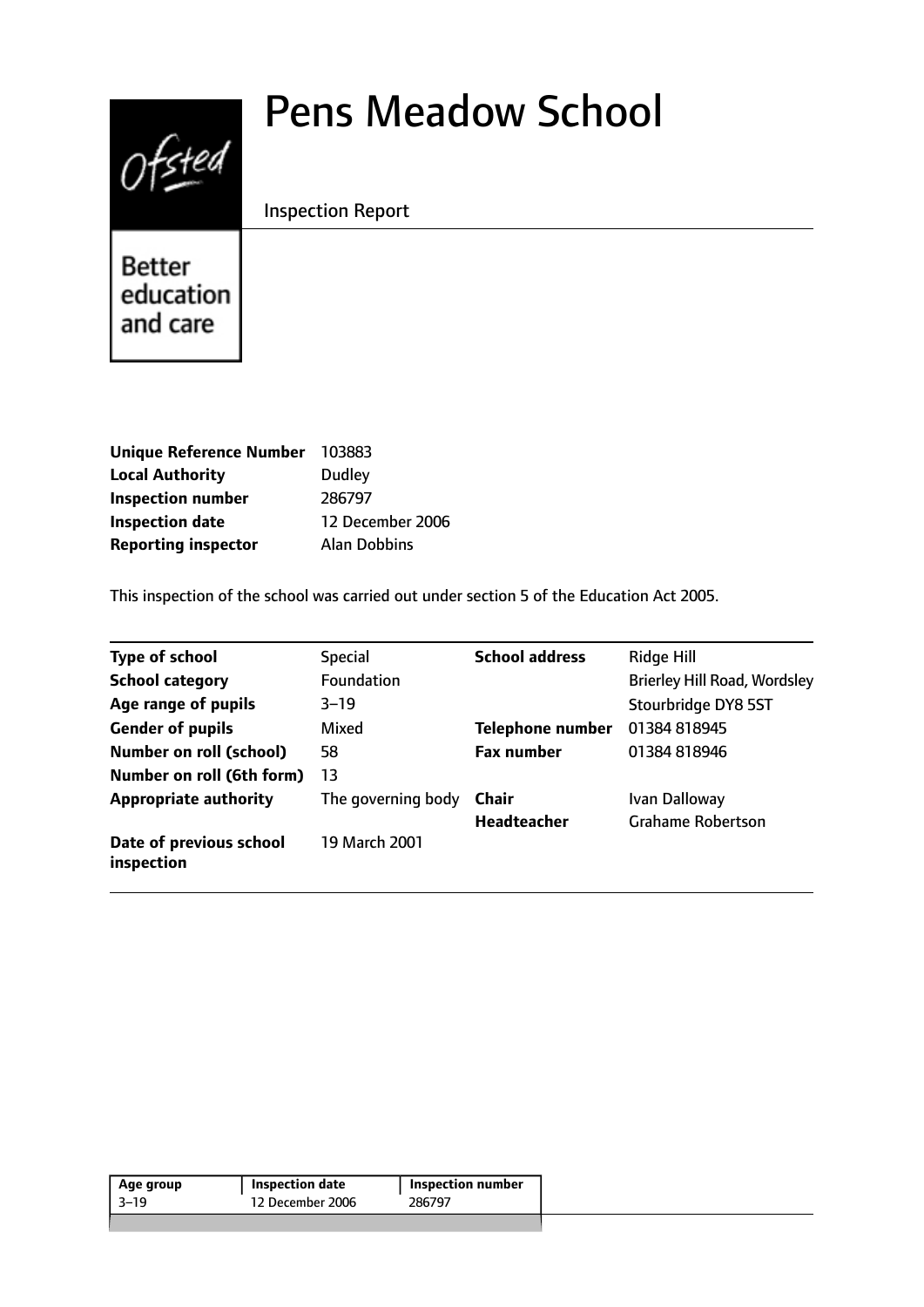© Crown copyright 2006

Website: www.ofsted.gov.uk

This document may be reproduced in whole or in part for non-commercial educational purposes, provided that the information quoted is reproduced without adaptation and the source and date of publication are stated.

Further copies of this report are obtainable from the school. Under the Education Act 2005, the school must provide a copy of this report free of charge to certain categories of people. A charge not exceeding the full cost of reproduction may be made for any other copies supplied.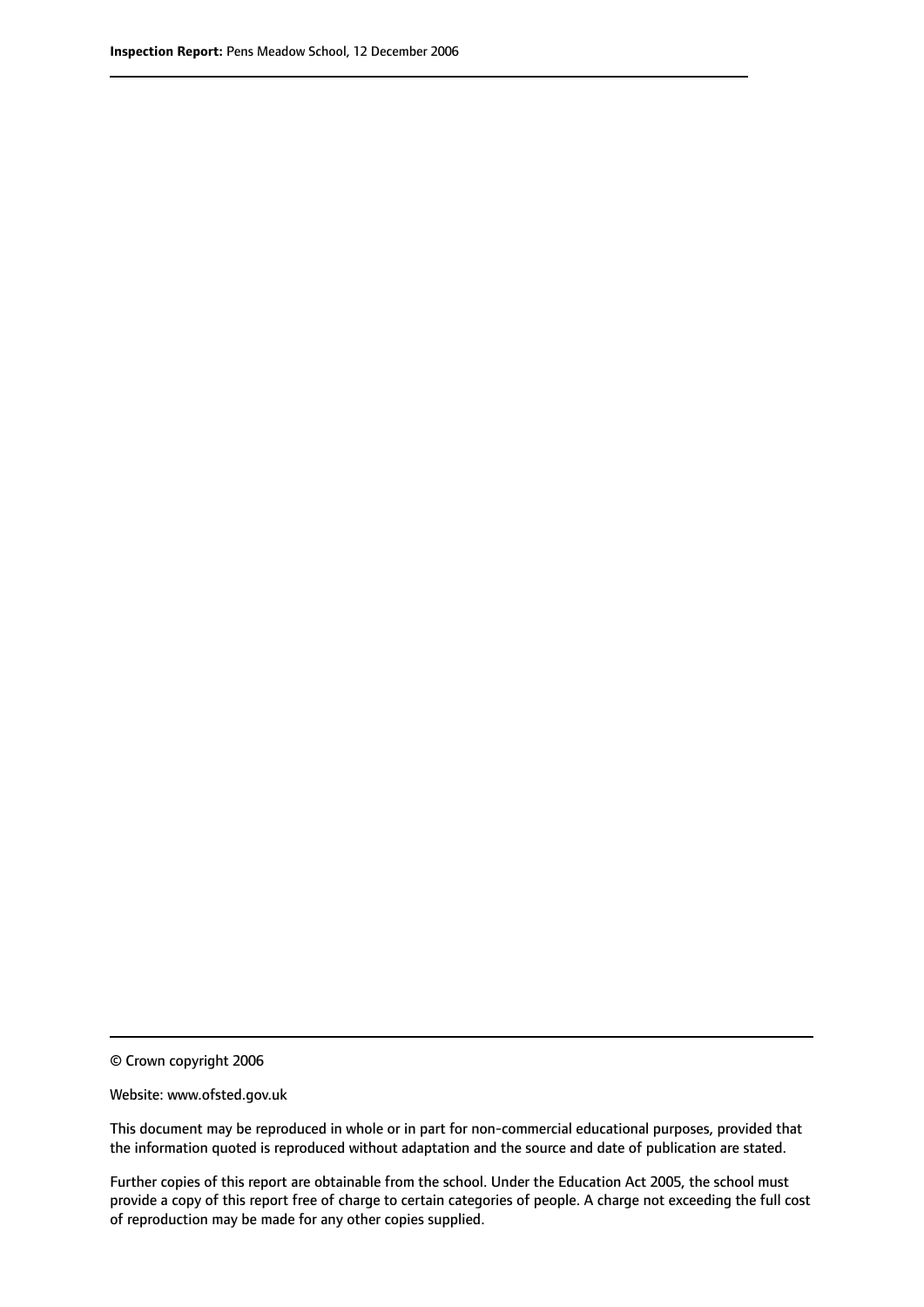# **Introduction**

The inspection was carried out by two Additional Inspectors.

## **Description of the school**

This school provides for pupils with severe, and profound and multiple learning difficulties, although an increasing number have complex difficulties associated with autism. The school serves the Borough of Dudley and is located in leased accommodation on a campus belonging to the local National Health Service Primary Care Trust. All pupils have statements of special educational needs. A small number are from minority ethnic groups and a high proportion are eligible for free school meals. Both headteacher and deputy headteacher were appointed in 2004.

## **Key for inspection grades**

| Grade 1 | Outstanding  |
|---------|--------------|
| Grade 2 | Good         |
| Grade 3 | Satisfactory |
| Grade 4 | Inadequate   |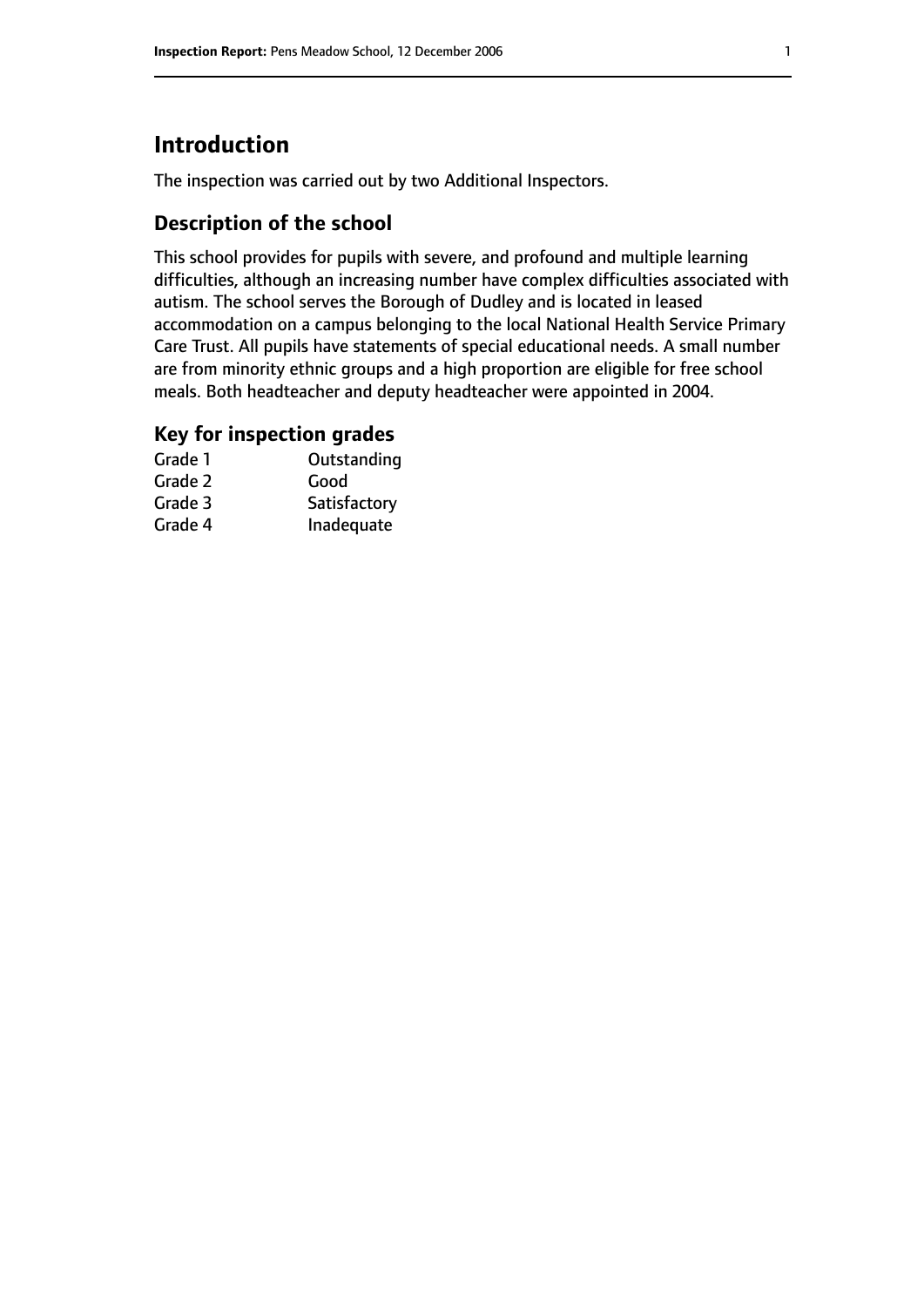# **Overall effectiveness of the school**

#### **Grade: 2**

Pens Meadow School is a good and improving school. Effective leadership by the headteacher, who is supported exceedingly well by the deputy headteacher, helps pupils make increasingly good progress. The good curriculum is becoming more cohesive and is providing pupils with a greater range of learning experiences than previously. Pupils are happy and comfortable at school because of the outstanding levels of care and support offered by all staff and they make good strides toward becoming as independent as possible, although restrictions in the accommodation limit sixth formers' development in this respect. Nevertheless, personal development overall is good. Despite the fragile health of many pupils, attendance is good and, after account is taken of the difficulties some pupils have in always controlling their behaviour, behaviour in lessons and throughout the school is good. Parents and carers are very pleased with all aspects of the school because they know it is improving and that their children like going to school and are flourishing as learners and as young people.

Although standards are well below average because of pupils' difficulties with learning, achievement is good. Pupils in the Foundation Stage make a good start. Those in Years 1 to 9 make equivalently good progress in most of the subjects. Progress is similarly good in Years 10 and 11 and in the sixth form. Pupils are prepared well for life after school. Teaching is good. Teachers and the teaching assistants are skilled at using specialist strategies to promote learning and in communicating with pupils in different ways. Planning is good in most of the lessons and, as a result, pupils learn what is right for them and, most often, work as hard as they can to meet the challenges set for them. In some subjects, assessment data is not used well enough to help plan lessons.

Leadership and management are good. The senior leaders make a strong team in securing improvement and are supported well by middle managers and the governors. They have high expectations for the future of the school and the capacity to achieve these. They are beginning to use data well to focus on individual achievement but not well enough, yet, in judging the progress of different groups of pupils or the overall effectiveness of the school. They have met fully all of the key issues identified at the last inspection, except those to do with some parts of the accommodation, including the need to improve some specialist facilities and the toilets and to increase storage space.

#### **Effectiveness and efficiency of the sixth form**

#### **Grade: 2**

The sixth form makes good provision for the students. They achieve well both academically and personally because of good leadership and management and good teaching over a curriculum that fits very well with their needs. The excellent care, support and guidance and the effective links with colleges, Connexions and other agencies, as well as the regular use of community facilities, ensures that students are prepared well for life after school. This is despite inadequate accommodation. Teaching takes place in rooms that are too small and the lack of a place to develop and practise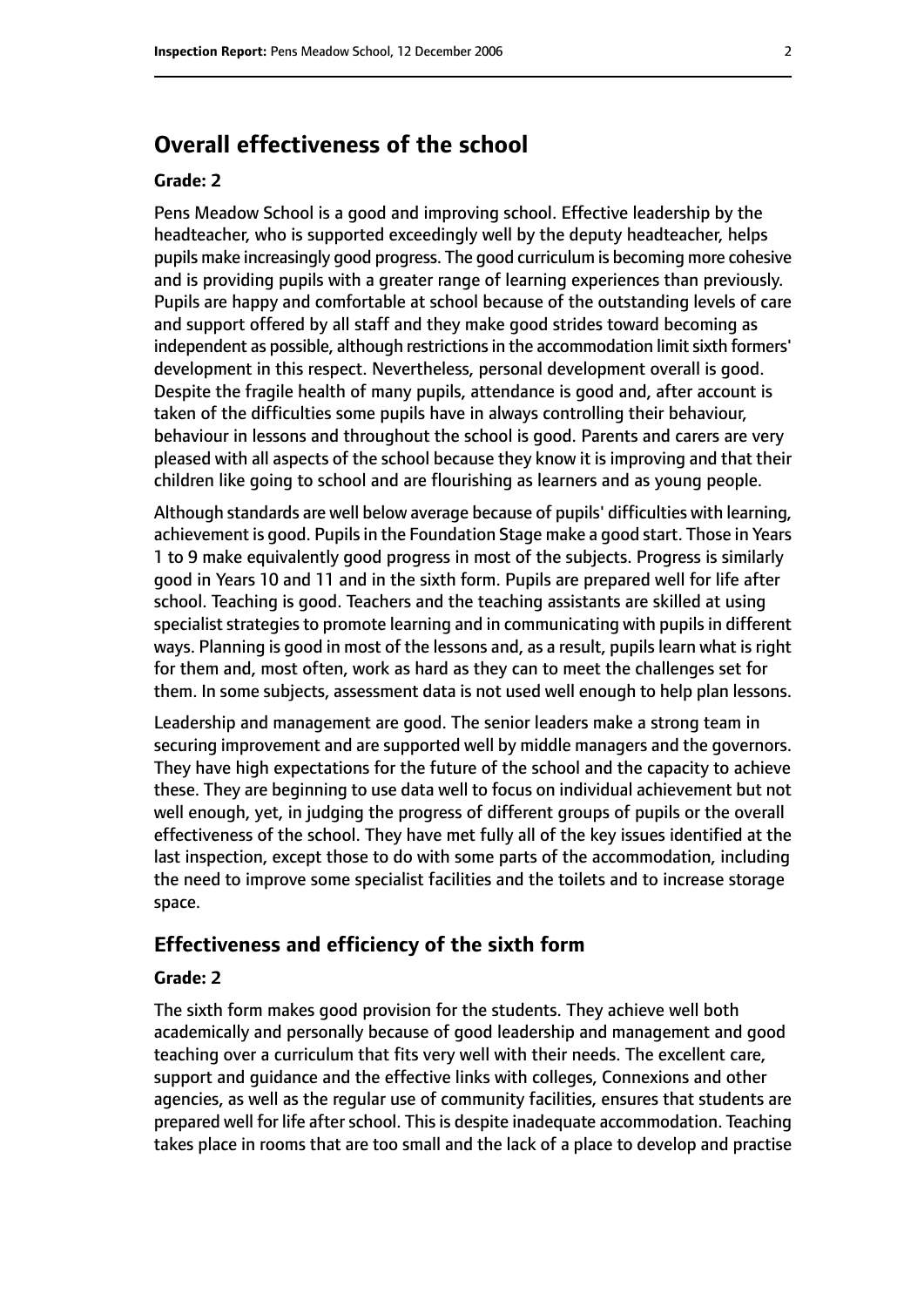independence skills limits the progress pupils make in this important part of their personal development.

#### **What the school should do to improve further**

- Make more effective use of assessment information to inform lesson planning, especially in the foundation subjects, and in showing where achievement and provision should be improved.
- Improve the accommodation to enhance teaching and learning and to ensure that pupils' dignity is preserved.

## **Achievement and standards**

#### **Grade: 2**

#### **Grade for sixth form: 2**

Parents and carers are delighted with the progress their children make. One said that her son 'loves the school and this is why he is doing so well'. Another said that her child 'has made outstanding progress since joining the school'.

Standards are well below average but achievement is good. Detailed records in English, mathematics, science and Personal, Social and Health Education (PSHE) compiled over this last year show that pupils make good progress against their targets, and their rate of progress compares favourably with emerging national data for equivalent pupils. Pupils are prepared well in the Foundation Stage for their work at Year 1, as is shown by the good progress they make against each of the early learning goals. They leave Year 11 equivalently well prepared for their work in the sixth form. The good progress pupils in Years 10 and 11 make is seen in their successes on units of the Accreditation for Life and Living (ALL) qualification. Last year, all those who left Year 11 gained at least one unit and most gained three units. Similarly, the good progress of sixth formers is seen in the good results they achieve over an appropriate range of nationally accredited awards. There is no evidence that any group of pupils, for example pupils with the most complex needs or those who have the highest capability, makes better progress than any other group. In science and physical education, the lack of appropriate specialist facilities means that pupils do not gain a full experience of these subjects.

# **Personal development and well-being**

#### **Grade: 2**

#### **Grade for sixth form: 2**

Throughout their time at school, pupils make good progress in their personal development, including improving their spiritual, moral, social and cultural awareness. Opportunities to sit in a circle and think about their learning or their feelings and to listen to music provide good support for promoting spiritual awareness. With very good support, pupils learn how to handle equipment safely. They are aware of the need to maintain healthy lifestyles and the importance of staying fit. Some do not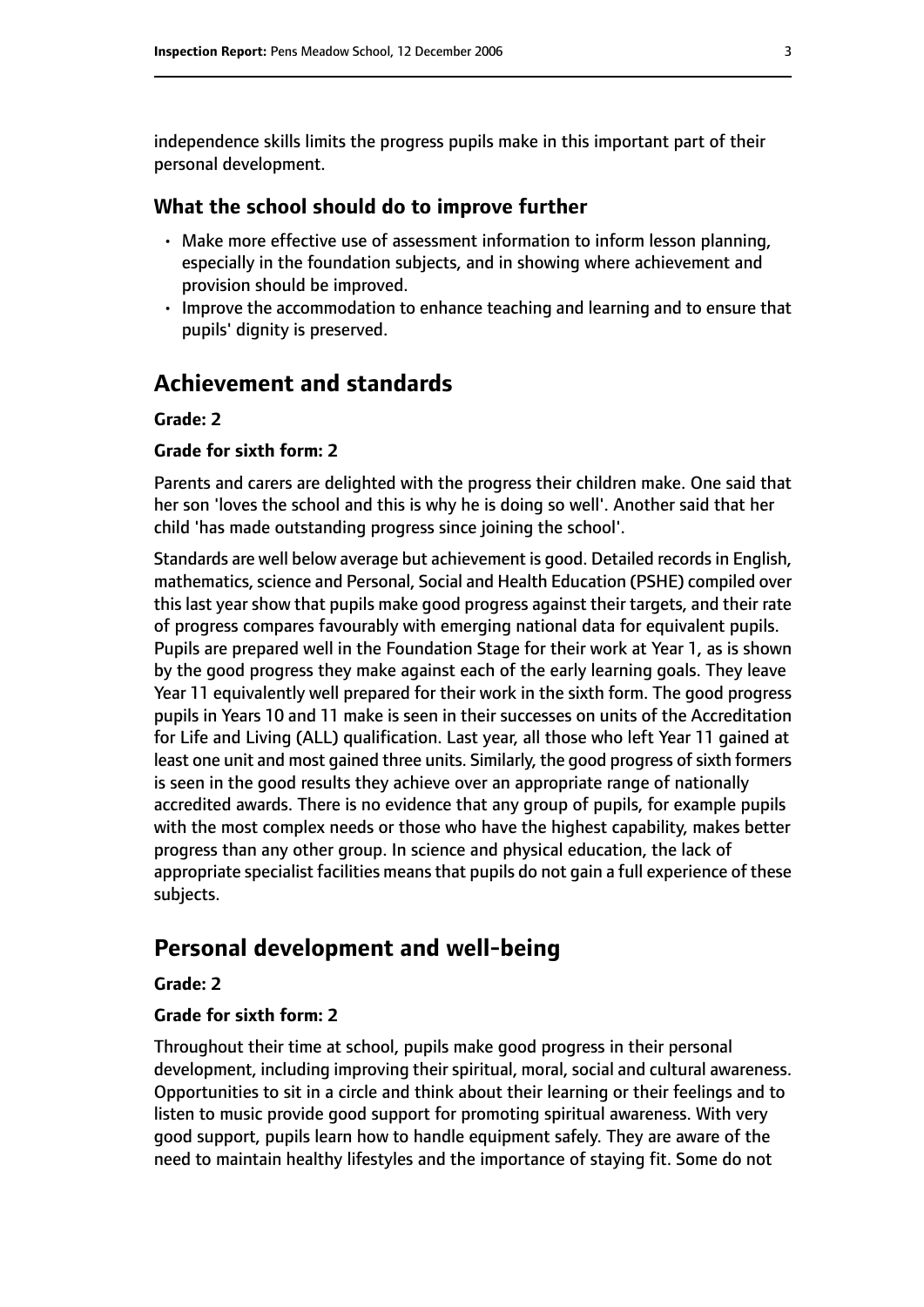choose healthy options at lunchtime, but all delight in their trampoline and hydrotherapy sessions. Behaviour is good and pupils respond well to the school's excellent strategies to support them. Some find changes in routines difficult to cope with, but they gradually learn to modify and improve their behaviours and they make good progress in their moral and social skills. The school has good relationships with many local businesses and this allows pupils to develop well personally and socially from being involved in community life. Parents say that the school helps their children become 'patient, calm and willing to learn'. All pupils clearly enjoy school because the school is a sea of happy smiling faces.

# **Quality of provision**

#### **Teaching and learning**

**Grade: 2**

#### **Grade for sixth form: 2**

The very well moderated programme of lesson observations shows, over this last year, teaching to be good and getting better. In part, it is getting better because class groupings have been changed to reflect the learning needs of pupils, and not primarily their age. This means that the specialist skills of teachers and their assistants, for example in using strategies such as the Treatment and Education of Communicationally Challenged Children (TEACCH), are matching better with pupils' requirements for learning, and teaching and learning are becoming more effective.

In all the classrooms, staff know their pupils well and make good use of signs, symbols and pictures, and sometimes electronic switches and other equipment, to have pupils understand what they need to do to complete their tasks. In many classrooms, interactive whiteboards are used well in making learning more interesting, through the use of sound, colour and movement. Good planning especially in certain subjects results in pupils learning what is right for them. This is achieved more regularly in English, mathematics, science and PSHE because assessment in these subjects provides precise information on what pupils know, understand and can do. Assessment in other subjects lacks this precision, making it less effective in helping plan lessons that meet pupils' needs.

Pupils show they are comfortable as learners through their good behaviour and by working hard to do their best. In some lessons they may be troubled and in others they can be very tired because of their fragile health, but staff are expert at dealing with changing situations and in most lessons, whatever the reaction of pupils, learning proceeds as planned.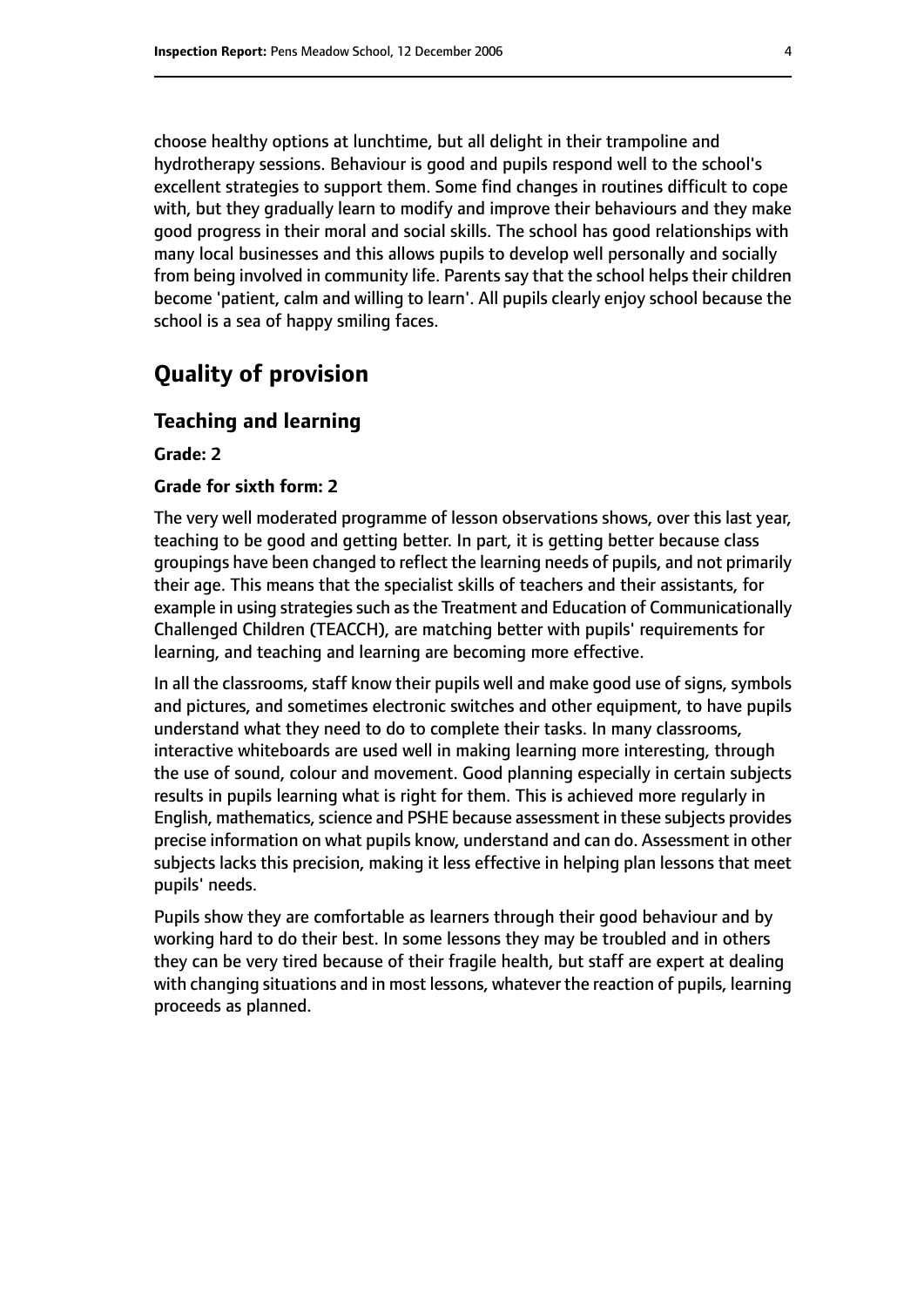#### **Curriculum and other activities**

#### **Grade: 2**

#### **Grade for sixth form: 2**

The curriculum has developed well over the last few years. Children in the Foundation Stage are served well because their learning experiences are tailored to match with their individual needs. The curriculum for pupils in Years 1 to 11 broadly meets national requirements and focuses, appropriately, on making pupils as independent as possible, although because of the absence of some specialist facilities, pupils do not have as full an experience of science and physical education as they should. The extent of pupils' learning over their time at school is reflected well in a good range of appropriate accredited awards that they take in Years 10 and 11, and in the sixth form.

An outstanding feature of the curriculum is the very wide range of enrichment opportunities such as the after-school club; the joint ventures with pupils from other schools, for example at Christmas time; the regular visits to local facilities; the regular visits to places in the locality; and, especially, by the twice yearly opportunities to go away on a very good range of different residential visits. Each of these provides important opportunities to develop pupils' emerging social skills, to practise the skills of independence and to support classroom learning.

#### **Care, guidance and support**

#### **Grade: 1**

#### **Grade for sixth form: 1**

The provision for safeguarding pupils' health and safety is a truly outstanding feature of the care, guidance and support provided. All aspects of care are treated very seriously. Routines, for example those to do with administering medicines, are strictly regulated and very rigorous. Risk assessments are carried out regularly and child protection procedures are robust and known by all staff. Regular training sessions ensure that all staff are very well briefed on moving and handling pupils, managing challenging behaviours and, occasionally, in keeping pupilssafe from hurting themselves and others. Over the last year, the number of behaviour incidents has reduced dramatically because the provision for looking after the pupils has improved. Pupils are extremely well cared for and are safe in lessons and throughout the school. Given the fragile health and vulnerability of many pupils, this is a very significant strength of the school.

Recent changes to the way that staff check on the pupils' personal development and their learning in English, mathematics, science and PSHE mean that staff plan activities that, most of the time, meet pupils' needs well. Targets are used well in supporting learning and in the development of personal skills, such as those to do with eating and toileting. Links with other professionals, including medical staff and speech therapists, are very well established. They provide good help in developing pupils' personal and social skills, especially in helping those with the most complex needs improve their communication skills so that they gain equivalent access to their learning as do the others. Provision for careers education is good and means that the pupils,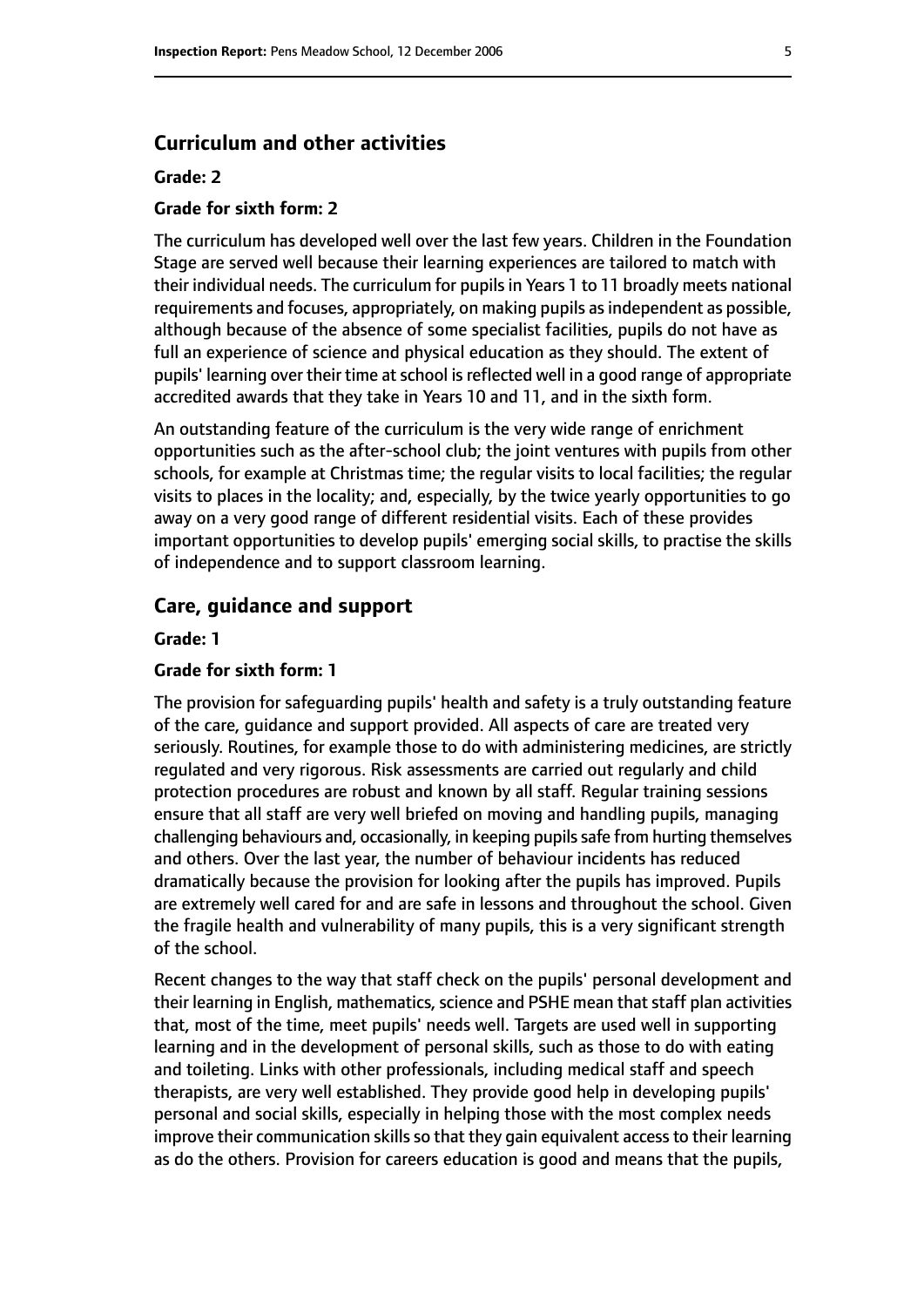parents and carers benefit from valuable guidance about what choices to make when pupils are ready to leave.

The procedures for toileting pupils are good, but the toilets themselves are too small to always ensure that pupils' dignity is secured. The paucity of storage space around the school means that equipment, including mobility aids, is left in walkways. Not only does this clutter up the walkways, but it limits the effectiveness of the work of therapists and other visitors to the school because they have no place to leave equipment that could be beneficially used when they are not there.

### **Leadership and management**

#### **Grade: 2**

#### **Grade for sixth form: 2**

The headteacher and the deputy headteacher make a strong team who are guiding improvement well. The school has accurately identified areas for improvement and, with the increasing involvement of middle managers, is taking effective action. These developments include embedding good procedures for planning the curriculum that realise closer links with lesson planning; restructuring class groupings so that the specialist skills of staff match better with pupils' learning needs; and extending the skills and experience of staff by substantially increasing their training opportunities. Through the precise and regular monitoring of the work of all staff, they have set high expectations and these, and other developments, have made clear contributions to raising achievement, enhancing personal development and to securing the outstanding level of care provided to each pupil. Day to day, the school is a calm, organised and happy place that is enjoyed by pupils and staff alike and where all are able to prosper.

The new system for assessing progress is used well in providing a strong focus on individual achievement in the core subjects. But as yet there is not a big enough pool of information to persuasively show the relative progress of different groups of pupils. Senior leaders recognise this and have plans to change this and to make better use of their growing database in judging the overall effectiveness of the school.

Governors meet their remit to the school and provide good support to the headteacher. They form a strong team with the senior leaders and, collectively, there is a good capacity for continuing to develop the school.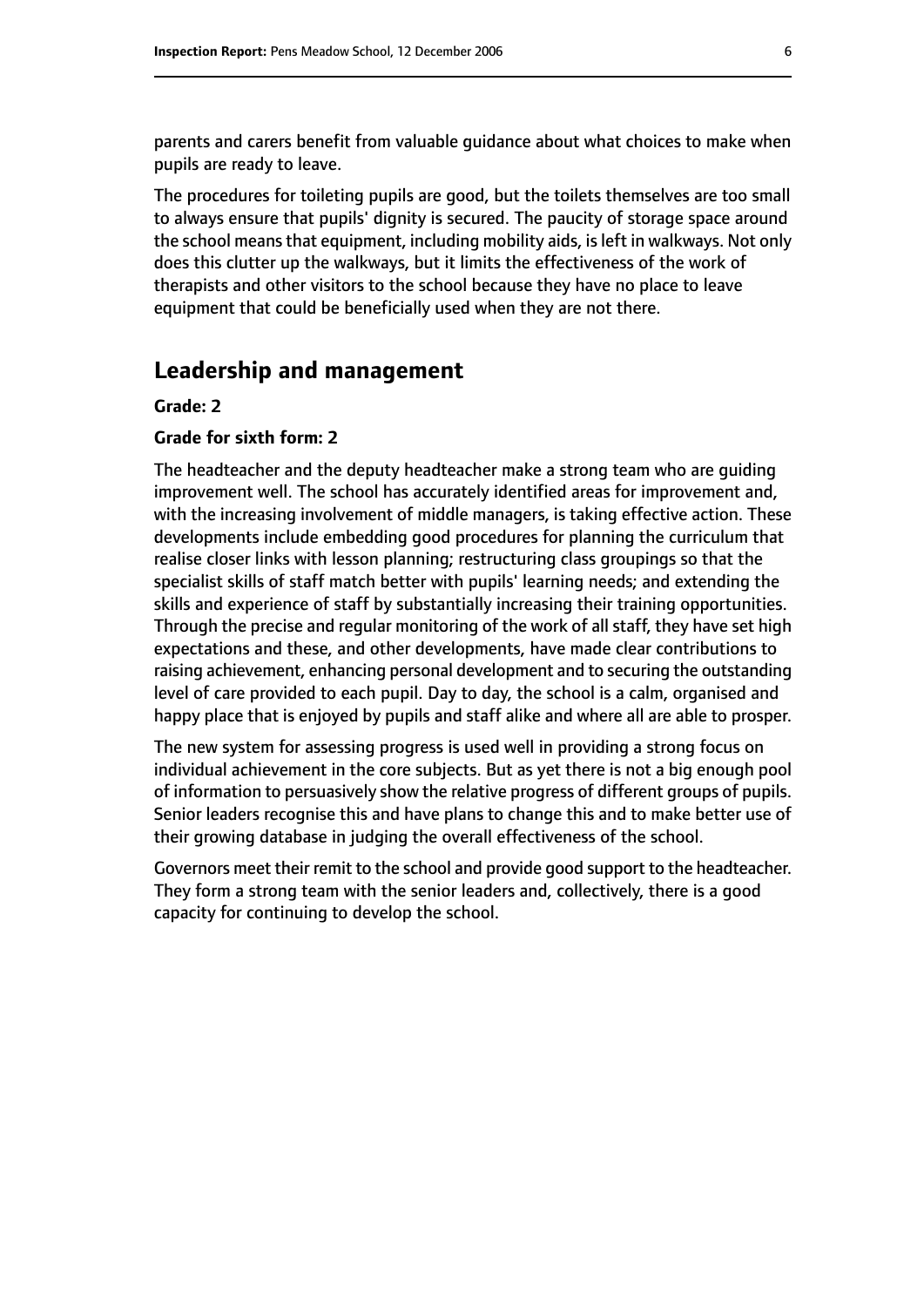**Any complaints about the inspection or the report should be made following the procedures set out inthe guidance 'Complaints about school inspection', whichis available from Ofsted's website: www.ofsted.gov.uk.**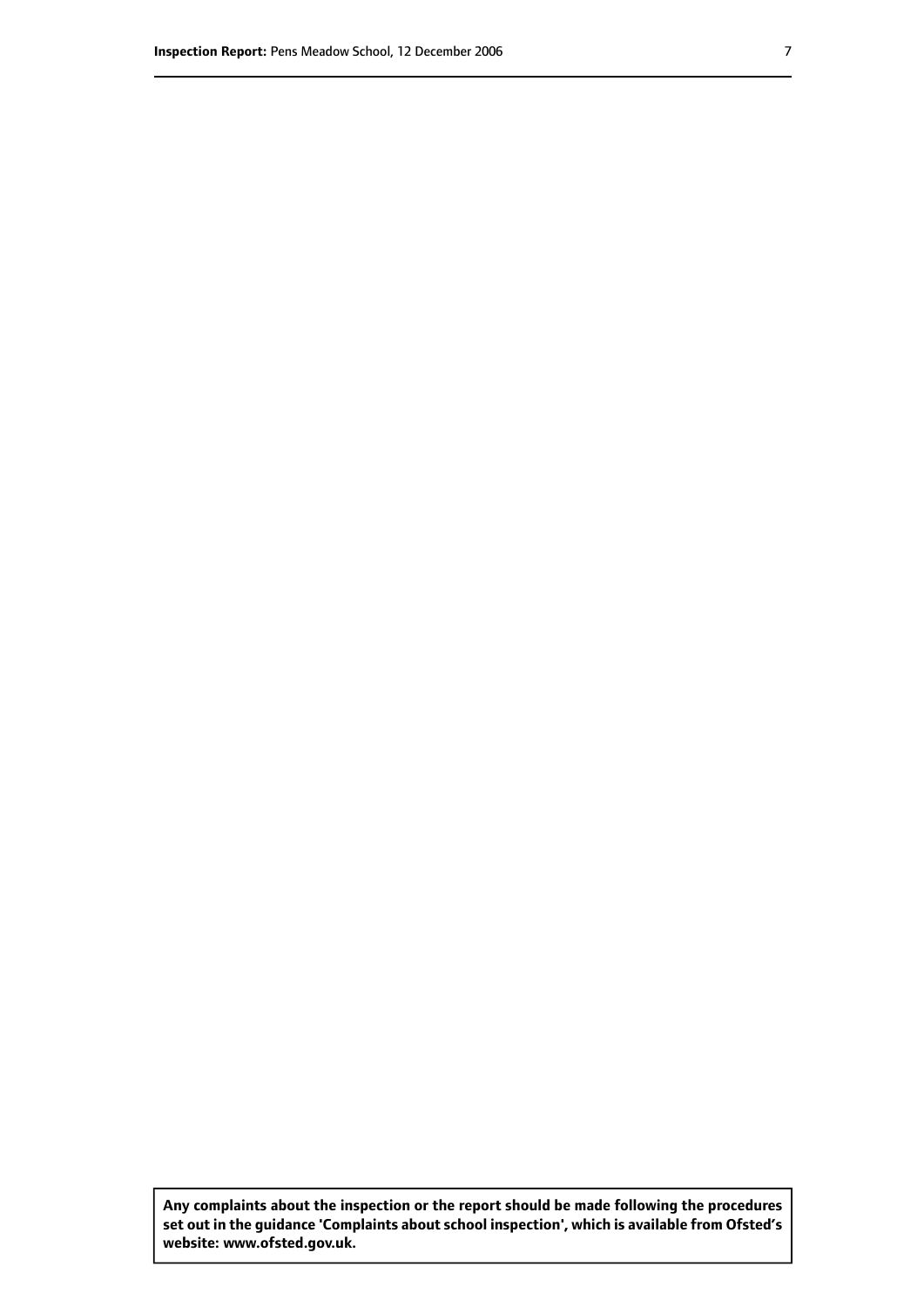# **Inspection judgements**

| Key to judgements: grade 1 is outstanding, grade 2 good, grade 3 satisfactory, 1 | <b>School</b>  | $16-19$ |
|----------------------------------------------------------------------------------|----------------|---------|
| and grade 4 inadeguate                                                           | <b>Overall</b> |         |

# **Overall effectiveness**

| How effective, efficient and inclusive is the provision of<br>education, integrated care and any extended services in meeting<br>the needs of learners? |     |     |
|---------------------------------------------------------------------------------------------------------------------------------------------------------|-----|-----|
| How well does the school work in partnership with others to<br>promote learners' well-being?                                                            |     |     |
| The quality and standards in the Foundation Stage                                                                                                       |     | ΝA  |
| The effectiveness of the school's self-evaluation                                                                                                       |     |     |
| The capacity to make any necessary improvements                                                                                                         |     |     |
| Effective steps have been taken to promote improvement since<br>the last inspection                                                                     | Yes | Yes |

# **Achievement and standards**

| How well do learners achieve?                                                                               |  |
|-------------------------------------------------------------------------------------------------------------|--|
| The standards <sup>1</sup> reached by learners                                                              |  |
| How well learners make progress, taking account of any significant<br>variations between groups of learners |  |
| How well learners with learning difficulties and disabilities make<br>progress                              |  |

## **Personal development and well-being**

| How good is the overall personal development and<br>well-being of the learners?                                  |  |
|------------------------------------------------------------------------------------------------------------------|--|
| The extent of learners' spiritual, moral, social and cultural<br>development                                     |  |
| The behaviour of learners                                                                                        |  |
| The attendance of learners                                                                                       |  |
| How well learners enjoy their education                                                                          |  |
| The extent to which learners adopt safe practices                                                                |  |
| The extent to which learners adopt healthy lifestyles                                                            |  |
| The extent to which learners make a positive contribution to<br>the community                                    |  |
| How well learners develop workplace and other skills that will<br>contribute to their future economic well-being |  |

# **The quality of provision**

| How effective are teaching and learning in meeting the<br>full range of the learners' needs?          |  |
|-------------------------------------------------------------------------------------------------------|--|
| How well do the curriculum and other activities meet the<br>range of needs and interests of learners? |  |
| How well are learners cared for, guided and supported?                                                |  |

 $^1$  Grade 1 - Exceptionally and consistently high; Grade 2 - Generally above average with none significantly below average; Grade 3 - Broadly average to below average; Grade 4 - Exceptionally low.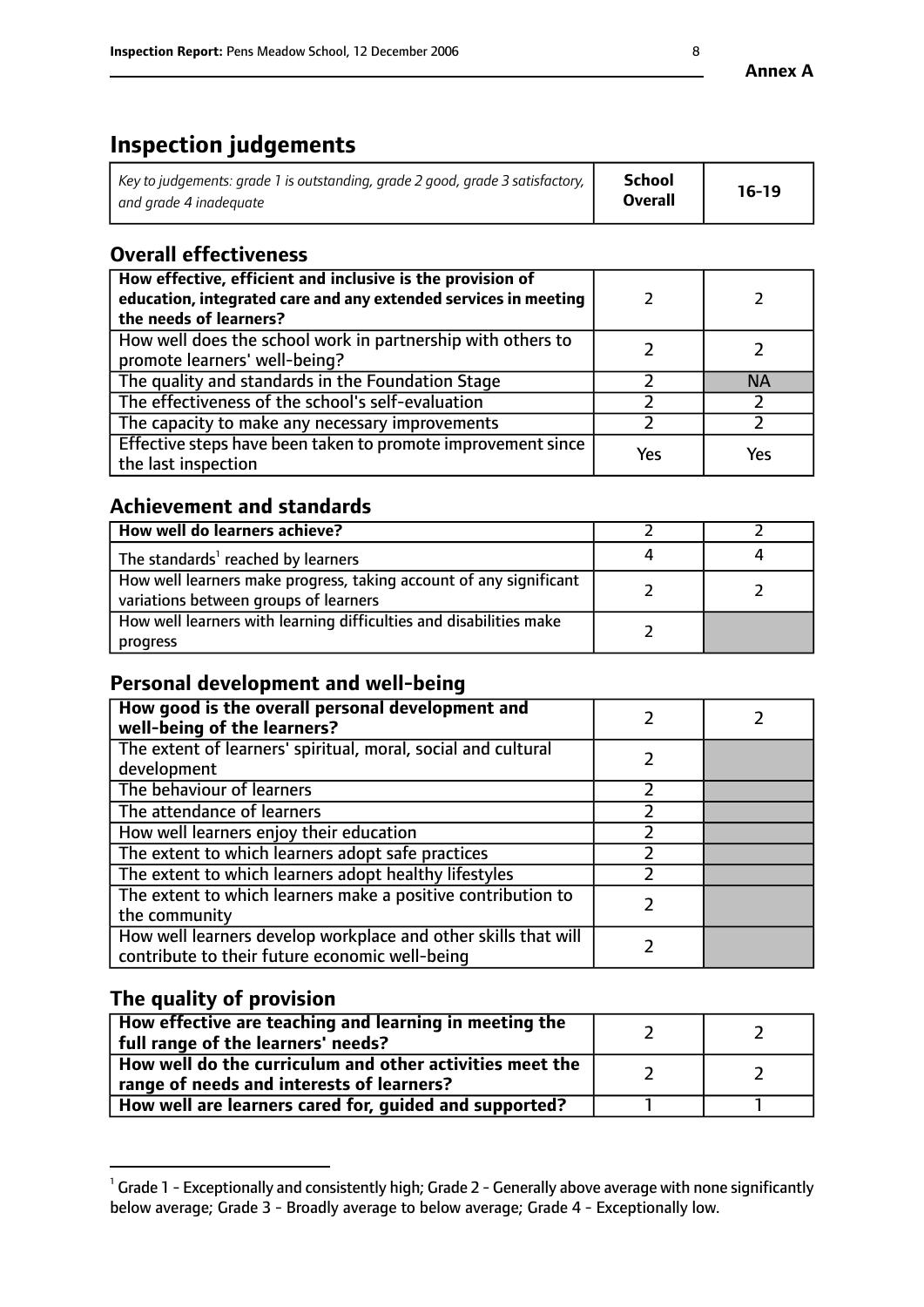# **Leadership and management**

| How effective are leadership and management in raising<br>achievement and supporting all learners?                                                 |     |     |
|----------------------------------------------------------------------------------------------------------------------------------------------------|-----|-----|
| How effectively leaders and managers at all levels set clear<br>direction leading to improvement and promote high quality of<br>care and education | 2   |     |
| How effectively performance is monitored, evaluated and<br>improved to meet challenging targets                                                    |     |     |
| How well equality of opportunity is promoted and discrimination<br>tackled so that all learners achieve as well as they can                        |     |     |
| How effectively and efficiently resources, including staff, are<br>deployed to achieve value for money                                             |     |     |
| The extent to which governors and other supervisory boards<br>discharge their responsibilities                                                     |     |     |
| Do procedures for safeguarding learners meet current<br>qovernment requirements?                                                                   | Yes | Yes |
| Does this school require special measures?                                                                                                         | No  |     |
| Does this school require a notice to improve?                                                                                                      | No  |     |

**Annex A**